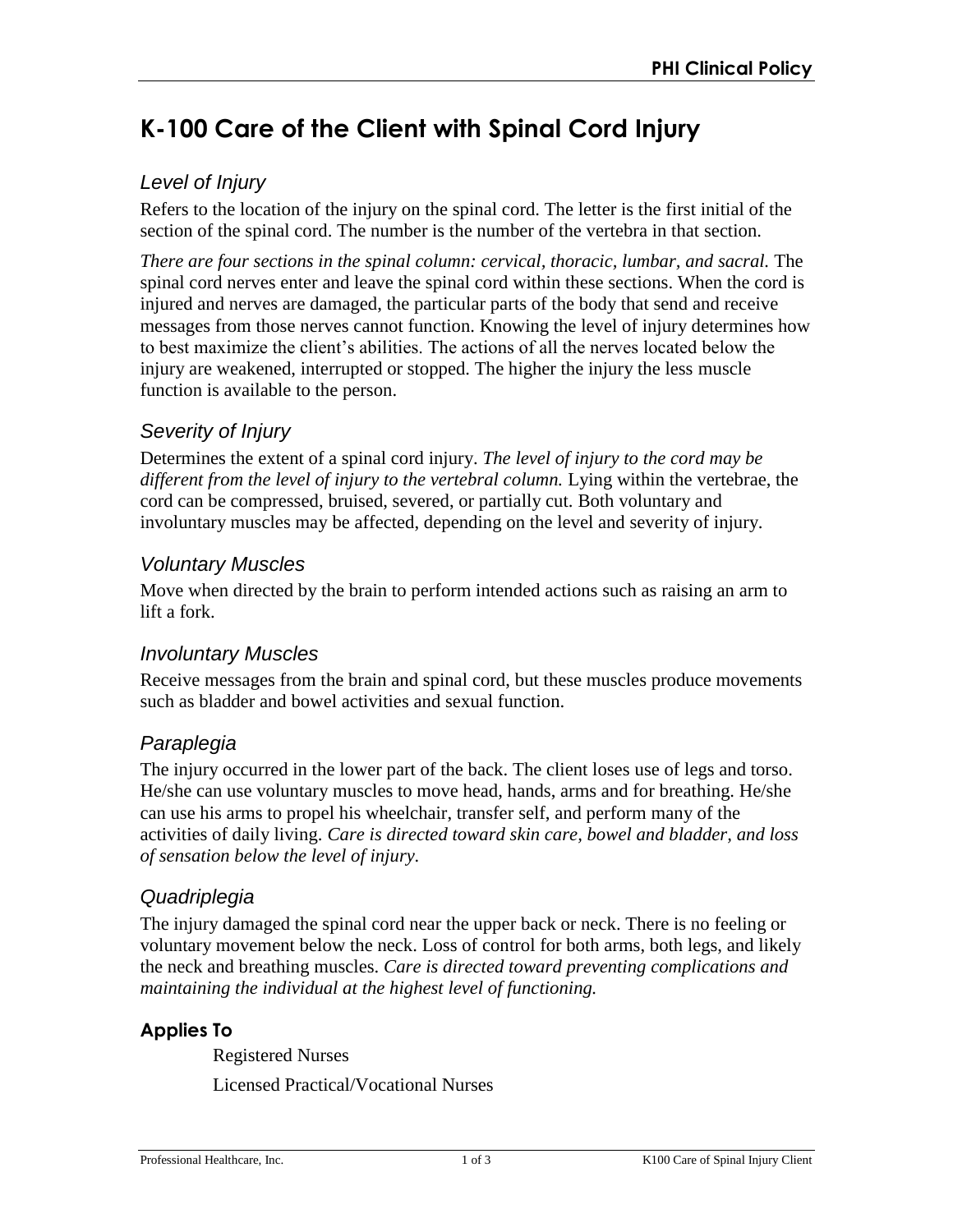Other (*Identify*):

### **Principles**

Understand the use of and maintenance of equipment and assistive devices.

Encourage client to direct own care.

Encourage good health maintenance activities.

Provide good nutrition.

Provide rigorous skin care program that includes proper positioning and correct body alignment.

Establish and follow bowel and bladder programs.

Maintain mobility and range of motion.

Assist with respiratory programs as needed.

Keep a safe clean environment.

Treat as a competent individual and encourage independence.

#### **Special Considerations**

### *Loss of Sensation and Position*

This group of losses includes loss of sensation, touch, temperature, awareness and position of body parts. The client cannot experience how his body feels, and he cannot feel what he touches. The client cannot feel temperatures of hot or cold cannot feel pain and cannot feel pressure on his skin.

*Be observant and anticipate problems.* 

#### *Bowel and Bladder Programs*

Clients who have lost voluntary control over their bowel and bladder functions can have successful regulatory programs for these functions.

#### *Importance of Skin Care*

The individual has lost communication between the brain, spinal nerve cords, and the skin below the level of injury. When feelings are not communicated, the skin's job is more difficult to carry out.

#### *Pressure Ulcers*

An area where the skin has broken down. May appear as a reddened area, may be breaks in the skin ranging from cracks to large open wounds. Any kind of pressure on the skin for an extended period of time can cause pressure ulcers.